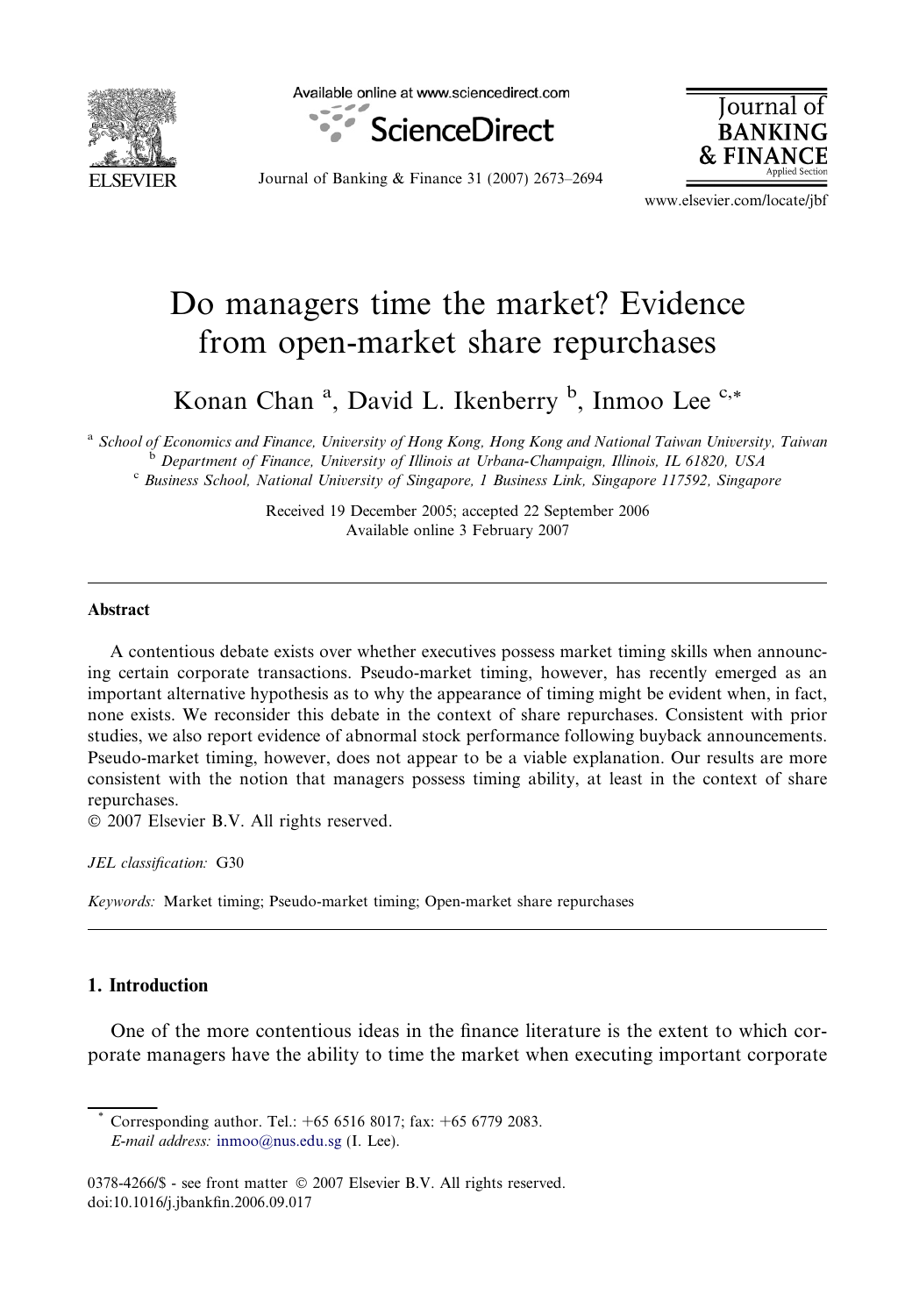transactions. Following the seminal study of [Ritter \(1991\),](#page--1-0) many papers such as [Loughran](#page--1-0) [and Ritter \(1995\)](#page--1-0) report poor long-run stock performance after firms issue equity. These studies conclude that managers seem to time the stock market by taking advantage of ''windows of opportunity'' and issuing mis-priced equity to investors with overly optimistic expectations. [Purnanandam and Swaminathan \(2004\)](#page--1-0) support this view by documenting that IPO firms have price multiples that are high relative to their industry peers. This apparent timing ability is not restricted to pure equity issues. In an issuancelike transaction, [Loughran and Vijh \(1997\)](#page--1-0) show that acquiring firms earn negative long-run abnormal returns if the deal is financed with new stock. [Rau and Vermaelen](#page--1-0) [\(1998\)](#page--1-0) show that this negative drift is accentuated in growth firms who issue equity to finance a takeover.

Conversely, [Ikenberry et al. \(1995\) and Ikenberry et al. \(2000\)](#page--1-0) find that firms which announce their intention to engage in the opposite transaction by initiating a share repurchase program tend to experience positive long-run abnormal stock performance. Studies regarding other corporate decisions, such as stock splits (e.g., [Ikenberry and Ramnath,](#page--1-0) [2002\)](#page--1-0) and debt offerings (e.g., [Spiess and Affleck-Graves, 1999](#page--1-0)) report long-term abnormal return patterns that are seemingly indicative of managerial timing ability.

This idea of managerial timing is not inconsistent with statements we see in the popular press when companies increase or shrink their equity base.<sup>1</sup> Surveys of managers also support this view of timing. [Graham and Harvey \(2001\)](#page--1-0) show that two-thirds of the CFOs they surveyed admit that the extent to which their stock is mis-priced is an important factor in issuing equity. In another widely cited survey of high-level executives, [Brav](#page--1-0) [et al. \(2005\)](#page--1-0) report that over 80% of corporations initiate stock repurchase programs when their stock is "a good value relative to other investments." In short, managers directly and indirectly indicate an ability to identify mis-pricing. Many executives, when announcing corporate financing decisions, seem to predicate many of their actions on this capability.

Yet this view of the ''informed manager'' is not universal. A growing literature challenges the empirical evidence on managerial timing by raising important questions that generally fall into one of two key categories. The first relates to empirical estimation issues or problems. These include concerns over appropriate benchmarks and how to measure abnormal performance and its significance. For example, [Fama \(1998\) and Eckbo et al.](#page--1-0) [\(2000\)](#page--1-0) argue that the results in some empirical studies which focus on long-horizon returns may not be robust due to the use of incorrect or flawed methodologies.<sup>2</sup> Papers by [Brav](#page--1-0) [and Gompers \(1997\), Brav et al. \(2000\) and Mitchell and Stafford \(2000\)](#page--1-0) all support this

<sup>1</sup> As an example, consider the comments of Harvey Sanders, the CEO of the men's sportsware company Nautica Enterprises, on May 18, 2000 who said, when announcing a \$23 million share repurchase program, ''This action demonstrates our confidence in Nautica's future and our continued commitment to improving shareholder value''.

<sup>2</sup> [Fama \(1998\),](#page--1-0) for example, focuses attention on the spin-off literature where [Cusatis et al. \(1993\)](#page--1-0) find significantly positive long-term abnormal returns of spin-off firms. He suggests that the relatively low t-statistics of three-year buy-and-hold abnormal returns, which assume independence across observations, may not hold if adjustments were made for cross-sectional dependence. Later studies using more appealing methodologies, such as [McConnell et al. \(2001\) and Veld and Veld-Merkoulova \(2004\)](#page--1-0), find either no, or at least weaker, evidence of long-term abnormal performance after spin-offs. Moreover, in their study on the long-run performance of seasoned equity offering firms, [Eckbo et al. \(2000\)](#page--1-0) argue that the underperformance of equity issuers is not evident when a conditional asset pricing model is used to calculate abnormal returns.